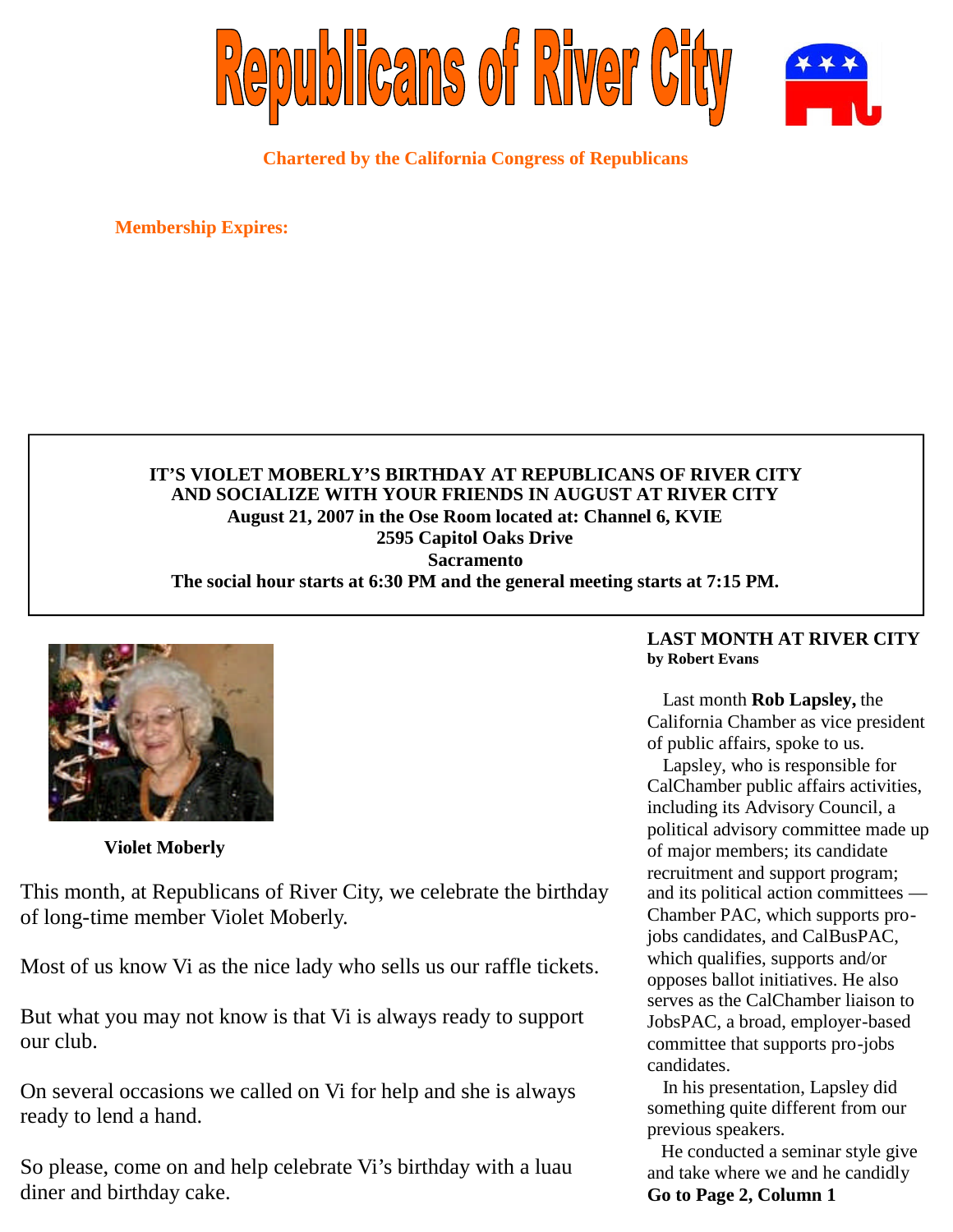spoke regarding the current political climate in California and the nation.

Asking questions of and answering questions from our members, Lapsley filled us in on his analysis of how the California primary election will work, who the probable winner in both the Democratic and Republican contests will be.

All in all, those who attended this meeting pronounced it one of our best recent meetings.

Thank you, Rob Lapsley, for a most enjoyable and enlightening presentation.

#### **OFFICIAL ENGLISH** by Betty Axup

Dear Members and Friends; I should say at the outset of this article that I am a retired educator with more than 30 years service in public education. I hold a Conservatory Bachelor of Music degree and a Master of Arts in Education with emphasis in gifted education. I have Lifetime Credentials for General Elementary (K-8 level) and Special Secondary in Music (K-14, actually nursery school through Community College level), and I am qualified and have taught Adult Education classes in Parent Education. The latter were in conjunction with Parent Co-Op Nursery School. I volunteered to write this article for our newsletter in order to bring your attention to some legislation that I feel is very important for public education.

Throughout Europe and Asia people are studying English in order to gain access to economic and educational opportunities. In our country educational standards require that even those of us born to educated, English-speaking parents study and pass exams in English during our entire K- 12 years of public school. To do less for those hoping to become productive citizens of the United States, but who have not had those advantages, is crippling

to them and would be detrimental for our country. Requiring the successful passing of an exit exam in English in order to receive a high school diploma is not unfair racist, or punitive. It is a reasonable and responsible effort to assess the progress of any student for which the school district, by awarding the diploma, is assuring a level of competency. **Page 2** for them and would be detrimental for fact, H.R. 997 has more support than

> Establishing English as the official language of our country will not discourage or deny any ethnic or cultural group equal opportunity for education or employment. Such a suggestion is put forth in the interest of maintaining present conditions beneficial to those advocating against it and/or in order to rally support for educationally unsound measures. University or college admission still requires two or more years of another language. Students in K-12 levels will still learn about other countries' languages and cultures.

> Unlike the old days when immigrants eagerly learned English and adopted our culture, many immigrants today don't learn English because they don't have to. Instead of creating a climate in which immigrants are encouraged to learn English, our government tells them, "Come here and don't bother to learn English. We'll provide whatever you need in the way of government services, education, and medical care in your native language."

> That's why U. S. ENGLISH, Inc. is pushing for a legislative solution to halting the

destructive trend toward official multiculturalism.

Some of these efforts are directed at the federal level, some at the states, and some are court battles. In the federal campaign the **first task is to press Congress to pass the Official English bill, H.R. 997,** which would establish English as the official language of our federal laws, government, and U.S. citizenship.

There are 141 co-sponsors of this bill in the current session of Congress. In

98% of the bills introduced in the  $109<sup>th</sup>$  Congress. The need here is to get a grassroots drive to inform and rally people to put their representatives on notice to pass H.R. 997.

Another part of the federal campaign is to continue the efforts to get more members of Congress to support the **Official English Constitutional Amendment**, **House Joint Resolution 43.** Though this would probably not happen in 2007, it is important to keep it on the front burner as this amendment, would establish the English language as the law of the land, once and for all.

The third part of the federal campaign is to **support S. 557, a bill to REPEAL President Clinton's Executive Order 13166,** arguably one of the MOST costly, MOST inefficient, and MOST far-reaching and damaging multi-lingual mandates ever. Organizations receiving federal funds are all being forced to provide all services and documents in foreign languages for non-English-speaking people, on demand, or RISK LOSING CRITICAL FEDERAL FUNDS. Just to comply with Executive Order 13166, it's costing TAXPAYERS up **to \$46.7 BILLION ANNUALLY!**

The cost in dollars of trying to make information available in multiple languages is daunting on its own, and the inability of those who cannot communicate in English to take advantage of educational opportunities will increase that cost and keep individuals dependent on others and unable to become productive citizens.

After all, English is the tie that binds us together and keeps us united as a nation in good times and bad.

English is the language that makes our economy tick.

English is the language that enables our young people to compete for jobs at home as well as in the global

**Go to Page 3, Column 1**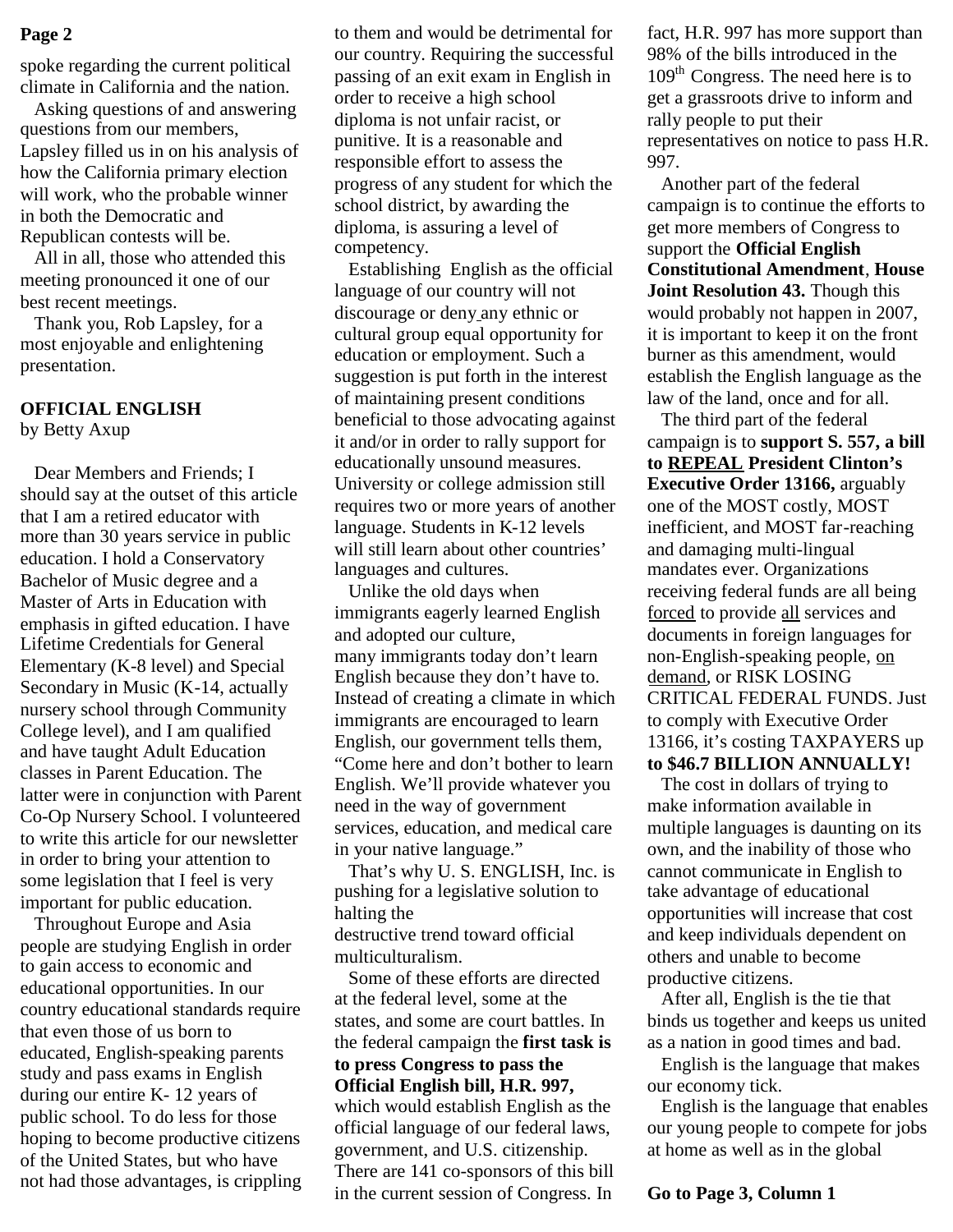marketplace where English is the language of business.

At the root of this endeavor is the same reasoning that led to the founding of the Republic, its Constitution and then the creation of free public education: the real desire that an individual have an equal *opportunity to participate* in "the pursuit of happiness."

# **EDUCATION MAKES DEMOCRACY WORK!**

### **POSITION ON IMMIGRATION**

by Dr. Gaspar R. Garcia, Ed.D. July 3, 2006

The first inhabitants of the modern United States were invaded by a powerful group of illegal immigrants who forcefully took their land and other resources. The original owners were left to lead a life of deprivation and poverty at the mercy of the illegal aliens of the time. These illegal residents formed and adopted a constitution and laws to regulate immigration among other things. Since then, the people of the United States have been reluctant to openly accept immigrants from foreign countries. However, there have been procedures that immigrants could follow to become citizens of the USA. In fact, there have been many immigrants who were allowed to immigrate into the USA each time there has been a shortage of workers for various industries.

There were a higher percentage of foreign-born Americans in 1910 than there are now. Every new group that has arrived, since the Irish started coming in large numbers in the 1820's, has met with anger and resistance (and discriminatory laws) by those already here. "They work for less," "They're different," "They don't speak English," "They will change the America we know and love" is always the cry. (Well the Irish spoke English, sort of.)

Policy makers know that human

immigration is a symptom not a cause. Globalization is the cause of economic, political, social, and environmental deterioration and these changes instigate immigration. The current position of radicals on both the political right and left has us racing for the "bottom". **Page 3** immigration is a symptom not a democrats as a result. In short, it is

Many of Native American roots wonder a little about the latest round of concerns with slamming the doors shut and causing the USA to be the largest gated community in the world and without any benefit to any US citizen in the long run. To wit, the baby boomers are becoming old in the next 25 years and there will be a severe labor shortage. In short we need immigrants just as much as they need us. One final comment on the Native Americans, when the US-Mexico border was established, many Native Americans who for centuries migrated between the USA and Mexico, got caught on the Mexican side of the border and forevermore were considered illegal immigrants if they crossed that line in the sand that was placed there in relatively recent history by the original illegal aliens. The point of all this is to say that many people who live in Mexico are Native Americans. The "establishment citizens" of Mexico dislike the Native Americans from Mexico. Also, it is known that they are not welcomed in the USA by the American establishment who are policy makers. The United States Supreme Court should visit the issue of the Native Americans living in Mexico.

The California experience was instructive. When the immigrant bashing happened in 1994, people who had not yet made a decision to stay were in a way forced to become citizens because they feared deportation. Pete Wilson rode the immigrant issues to reelection but then watched Latinos in droves register as democrats. The majority of the legislature and most Constitutional elected officials are

really too late to pretend the USA is a white-northern European nation because it never reflected that ideal. Immigration is a complex issue. Polls come out very different depending on how the questions are asked. It is true that the upper income folks who have household help, patronize restaurants and hotels and work in offices, benefit much more from immigration than lower income people, but many workers realize that immigrants didn't steal their high wage jobs because they were outsourced to Mexico and Asia.

We call upon our elected officials to enact legislation that includes the following:

- An opportunity for hard-working immigrants who are already contributing to this country to come out of the shadows, regularize their status upon satisfaction of reasonable criteria and, over time, pursue an option to become lawful permanent residents and eventually United States citizens;
- Reforms in our family-based immigration system to significantly reduce waiting times for separated families who currently wait many years to be reunited;
- The creation of legal avenues for workers and their families who wish to migrate to the U.S. to enter our country and work in a safe, legal, and orderly manner with their rights fully protected; and
- Border protection policies that are consistent with humanitarian values and with the need to treat all individuals with respect, while allowing the authorities to carry out the critical task of identifying and preventing entry of terrorists and dangerous criminals, as well as pursuing the legitimate task of implementing American immigration policy.

### **Go to Page 4, Column 1**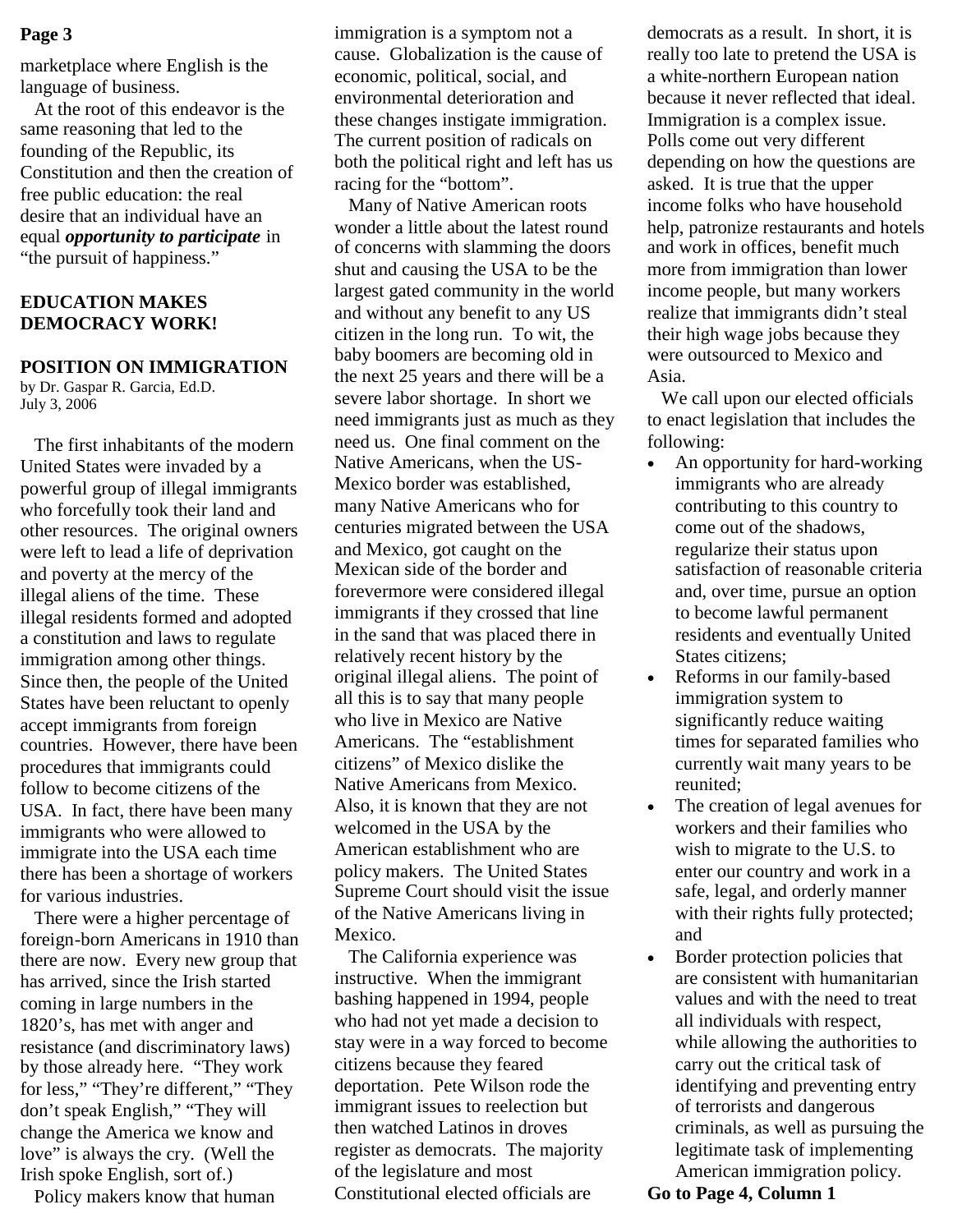### **Page 4**

While we support the right of the government to enforce the law and protect the national security interests of the United States, it is recognized that our existing complex and unworkable immigration system has made it nearly impossible for many immigrants – who seek to support their families or reunite with loved ones – to achieve legal status. Reforming the immigration system to address this reality would allow the U.S. government to focus its enforcement efforts on real threats that face all Americans – citizens and immigrants alike.

We urge our elected officials to conduct the immigration reform debate in a civil and respectful manner, and being mindful not to blame immigrants for our social and economic ills or for the atrocities committed by the few who have carried out acts of terrorism. A polarized process that is lacking in civility would hinder deliberative discourse and not serve the best interests of our nation. Our legal immigration system is profoundly out of synch with the needs of American businesses and American families. U.S. legal immigration admission policies flect inflexibly adhered-to outdated quotas and antiquated regulatory processes. Since the mid-1980s, undocumented immigration to the U.S. has doubled—despite a 1986 legalization program, new penalties for employers that hire undocumented workers, and a sixfold increase in Border Patrol

resources. During the 1990s, half of all new workers were foreign-born, filling gaps left by native-born workers in both the high- and lowskill ends of the spectrum.

Permitting the status quo to remain—a situation in which there are no real legal avenues for immigrant workers without advanced skills to enter and work legally in the United States—serves no one. The current system institutionalizes an underclass of exploitable workers, gives rise to chaos at our borders, and engenders instability for American businesses and families. Moreover, it wastes precious law enforcement resources chasing down immigrant workers, when these resources would be better directed looking for real criminals and investigating terrorist activities.

### **ON THIS DATE IN HISTORY**

August 1, 1916 - Republican presidential candidate Charles Evans Hughes, former New York Governor and U. S. Supreme Court Justice, endorses women's suffrage constitutional amendment.

August 3, 1990 - President George H. W. Bush declares first National American Indian Heritage Month.

August 4, 1965 - Senate Republican Leader Everett Dirksen, (R. Il.) overcomes Democrat attempts to block 1965 Voting Rights Act; 94% of Senate Republicans vote for

#### **Republicans of River City Board of Directors:**

Carl Burton, President Marian Higdon, Director 1st Vice President Fred Hildebrand, Director Betty Axup, 2nd Vice President Mary Pearson, Director William Chan, Membership Secretary Al Rogel, Director Robert Evans, Treasurer Carey Stirling, Director Paul Green, Past President Barbara Sullivan, Director George Bradshaw, Director Florin Ciuriuc, Associate Director Richard Eigenheer, Director Marko Mlikotin, Associate Director Ed Gorre, Director

landmark civil rights legislation while 27% of Democrats oppose.

August 5, 1964 - Hispanic-American Lt. Everett Alvarez, USN, is shot down in Vietnam; he becomes the first U.S. prisoner of North Vietnamese and the longest servig POW in U.S. history.

August 6, 1965 - Voting Rights Act of 1965, abolishing literacy tests and other measures devised by Democrats to prevent African-Americans from voting is signed into law; a higher percentage of Republicans than Democrats vote in favor.



Volume 2007, Issue 8 P. O. Box 1635 Carmichael, CA 95609-1635

Editor: Robert Evans Telephone 359-5741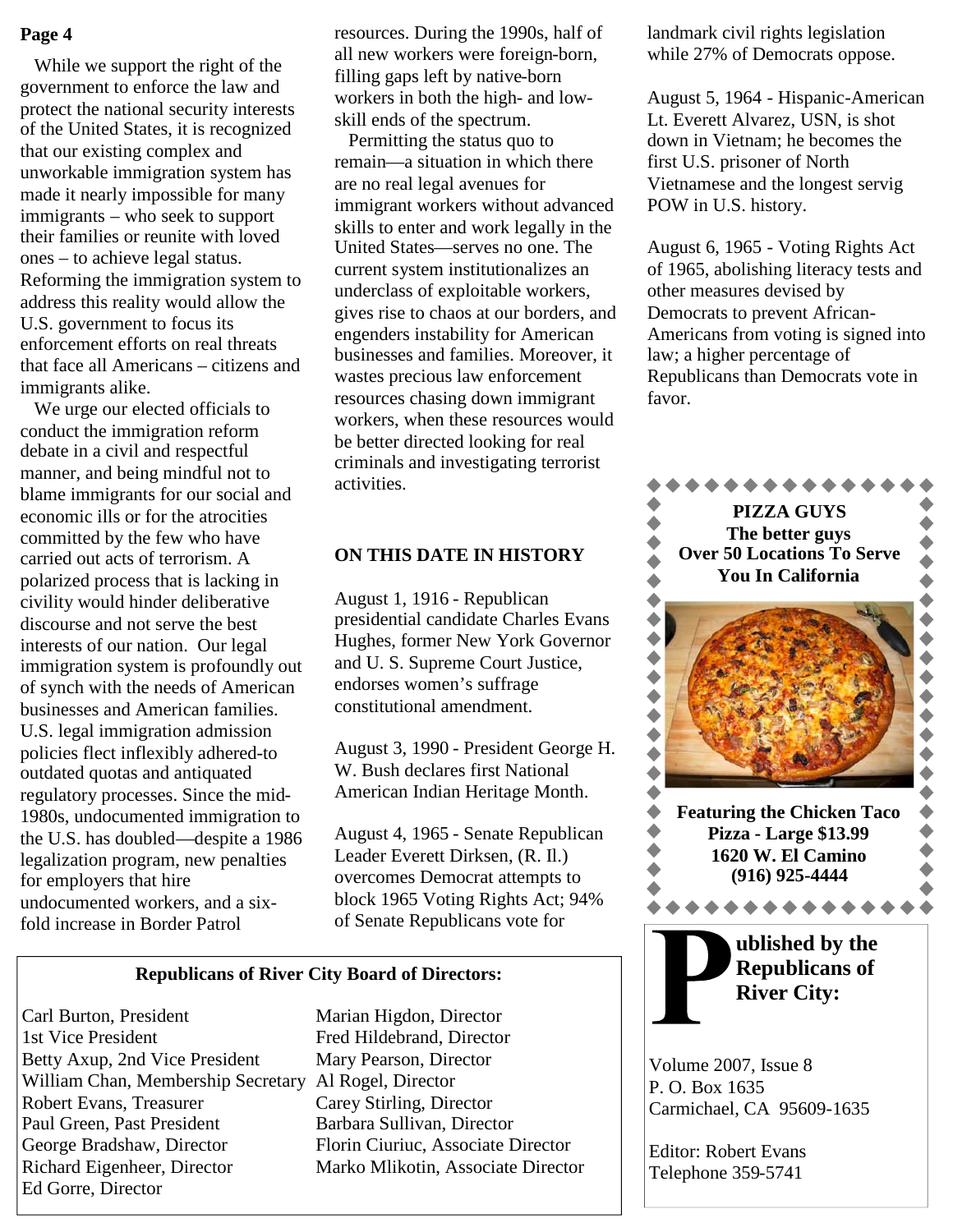**Page 5**



Honorable Roger Niello

#### **Tax Cuts- Think Outside the Box!** By Assemblyman Roger Niello

Certainly, we've all heard the conceptual argument that targeted tax cuts "stimulate the economy". But what does this mean in concrete terms to which the average Californian can relate?

This session, I introduced AB 1152, which would exempt the purchase of manufacturing equipment from sales tax. The aim of the measure is to encourage the manufacturing sector to thrive, thus creating typically well-paying middle-class jobs and stimulating the overall health of the California economy. Sounds well intentioned enough, right?

As I write this column, AB 1152 sits on the "Suspense File" of the Assembly Revenue and Taxation Committee, meaning that it has been scored with a price tag high enough to justify holding the bill indefinitely. The bill has not yet even received the benefit of a vote in the Committee.

Unfortunately, this is an all-toocommon fate for tax cutting measures. Even the most targeted of cuts have a difficult time clearing the Legislature because of their perceived impact on the State's coffers. The problem lies with the way that we project these impacts-- we generally consider tax cuts in a vacuum, absent their ripple effect. The reality is that the true impact of a tax adjustment can only be measured

in terms of its effect on the overall economy. The big picture is not considered, and the "cost" included in the fiscal analysis is simply the initial taxes not collected by the State.

You might be wondering why, with a \$5-7 billion structural deficit, I introduced a bill to cut taxes. The answer is that I believe this proposal will actually help our deficit in the long term. Here's an example:

I recently received a call from a gentleman who has a patent on the process to convert rice straw to highdensity fiberboard. For a long time, the disposal of rice straw has been quite a nuisance to farmers. The traditional methods carry significant environmental disadvantages-- burning the remnants of the harvest pollutes the air and is no longer allowed. Flooding the straw releases methane gas, also undesirable. By converting the rice straw to fiberboard, this entrepreneur has found a way to provide a great service to the agricultural community and to the surrounding environment. He has secured a patent for the process as well as a significant multimillion dollar investment from Wall Street, who obviously forecast positive growth from the innovation.

While I don't know a great deal about the technology involved in this process, what struck me about the situation was that this business would provide both environmental as well as economic benefit to the local area. The man told me he plans to headquarter his business in the rural community of Willows, California, adding over 100 year-round jobs to an area with a significantly high rate of unemployment. He was stunned to learn that the manufacturing sales tax exemption that had existed up to 2004 had expired, and would not be reinstated without the passage of AB 1152. The sales tax exemption on manufacturing equipment would have allowed his business to further invest and hire more employees.

In this specific case, the outcome of

whether the sales tax exemption passes will determine to what extent the entrepreneur grows his business. In other cases, offering the exemption could actually make the difference between going into business or not. Viewed another way, without AB 1152 and the ensuing investments by businesses, the State could actually be preventing the "loss" of sales tax revenue it never had.

Additionally, how much would the state save in welfare and other social services if 100 people who were previously unemployed are now employed? This is just another calculation that is never considered in the fiscal analysis.

Surely, "stimulating the economy" sounds abstract on its face, but looked at with the backdrop of a real world anecdote we are able to see how far the branches extend from the root of investment in the manufacturing sector. This investment grows with decreased tax burden, and we should be doing all we can to further such growth.

Regardless of the outcome of AB 1152, it is imperative that we move beyond flat analyses and toward a more accurate portrayal of the ripple effect of such policies: a "dynamic" model, if you will. Perhaps if we move in this truly progressive direction, the "cost" of tax cuts will be worth the price of admission.